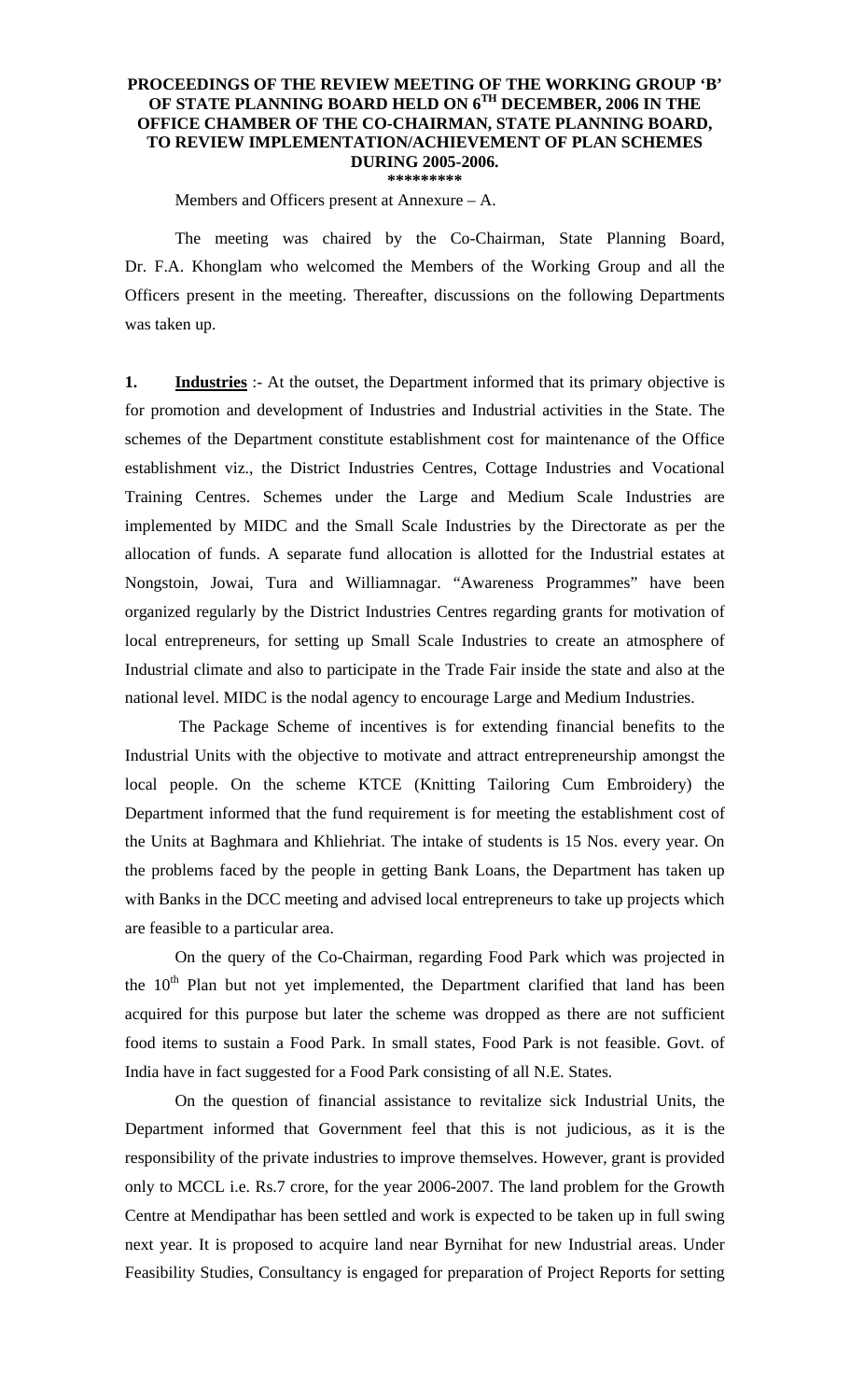up new industries. In view of power shortage the Department is trying to encourage more power producing investments e.g. Power Plants. On the query about the outcome after Corporatisation of the MSEB the Department informed that cost of power would be higher and therefore they are thinking of shifting to Coal based thermal plants.

 In view of the national trend towards agro-based industries the Department has come up with new incentives to shift from power based to agro based industries. It proposes to give thrust to potential cultivation like tea, ginger, cashew nuts etc. and to invite companies from outside with local franchise. The Department feel that enhancement of its Plan allocation is required to enable to take up these new projects.

**2. Mining & Geology** :- The main functions of the Directorate of Mineral Resources are geological exploration of mineral deposits of the State, administration of mines and collection of revenue in the form of Royalty and Cess on major minerals. The total Budget provision of the Directorate during 2005-2006 is Rs.1.77 crores.

 The Department informed that collection of Royalty from Mines and Minerals during 2006-2007 up to October,2006 is Rs.16.10 crores. The total number of checkgates is 14 and the Department is collecting royalty from loaded trucks. Coal Sale is maximum from Jaintia hills. On coal alone the sale is , Rs.94 crores during 2005-2006, and the target for 2006-2007 is Rs.100 crore.

 In Gasuapara, one weigh bridge has been constructed in 2001 but due to mechanical defect it could not function. It was informed that Dabo checkgates give good revenue. Regarding checking of overloading trucks, the Department expressed difficulty unless there is collaboration with the District Administration.

 In view of the Supreme Court Ruling on Environmental Litigation the Department hopes to streamline and regularize the mining policy in the State as the present rat hole system of mining is becoming an environmental threat. The Department is facing acute shortage of manpower and logistic supports such as vehicles and trucks. A proposal to Govt. for creation of posts was submitted and hoped that this will come through. Construction of office/residential buildings in the Districts is very much necessary as the Department presently is functioning in rented houses. It requested for enhancement of the Annual Plan allocation to be able to take up these works which the Working Group endorses.

**3. MATI** :- The Department informed that the proposed outlay for 2005-2006 is Rs.5.00 lakhs but the approved outlay is only Rs.2.00 lakh. About 5 acres of land has been recently acquired at Mawdiangdiang for construction of MATI Office/Training Institute. Fencing of boundary has already started.

**PETC** :- It was informed that the Training Centre is located in Shillong only, and 40 seats only can be accommodated due to paucity of seating arrangement. In 2004, 2 candidates have qualified for IAS, one from Manipur and one from Nagaland. Since